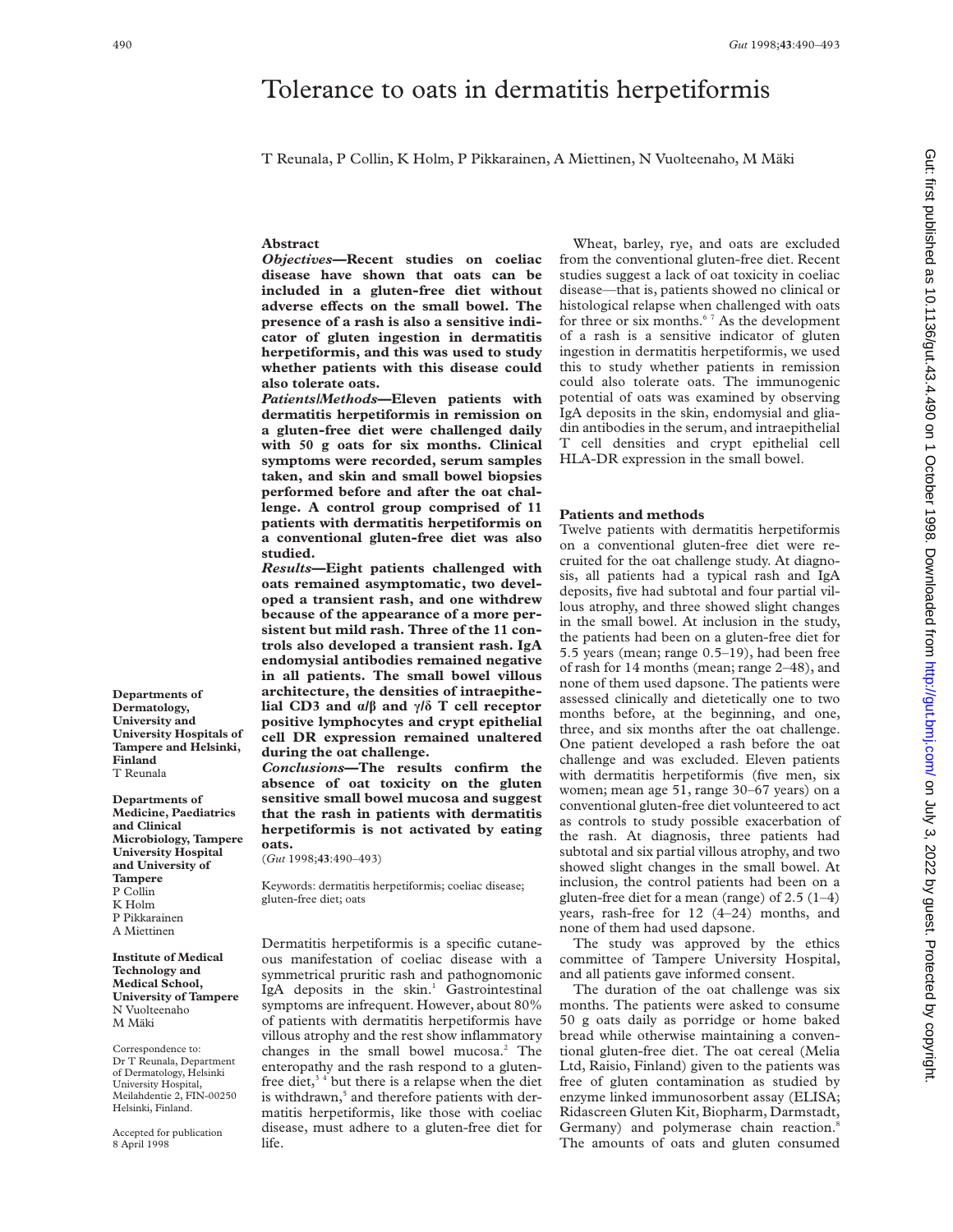*Table 1 Cutaneous findings during the oat challenge in 11 patients with dermatitis herpetiformis on a gluten-free diet*

| Patient        | <i>Sexlage</i><br>(y) | Initial jejunal<br>biopsy/duration of diet $(y)$ | Rash        |           |           |           | IgA fluorescence |                 |
|----------------|-----------------------|--------------------------------------------------|-------------|-----------|-----------|-----------|------------------|-----------------|
|                |                       |                                                  | At baseline | 1 month   | 3 months  | 6 months  | At baseline      | 6 months        |
|                | M/36                  | SVA/2                                            |             |           |           |           |                  |                 |
| 2              | M/56                  | N/5                                              |             |           |           |           |                  |                 |
| 3              | F/38                  | SVA/8                                            |             |           |           |           |                  |                 |
| 4              | F/61                  | N/0.5                                            |             |           |           |           |                  | $\ddot{}$       |
| 5              | F/60                  | SVA/3                                            |             |           |           |           | $\ddot{}$        | $\ddot{}$       |
| 6              | F/36                  | SVA/19                                           |             |           |           |           | $^{++}$          | $\ddot{}$       |
| $\overline{7}$ | M/56                  | PVA/15                                           |             |           |           |           | $^{++}$          | $^{++}$         |
| 8              | F/43                  | N/4                                              |             |           | $\div$    |           | $\ddot{}$        | $\ddot{}$       |
| 9              | M/53                  | PVA/3                                            |             | $\ddot{}$ | $\ddot{}$ |           | ND               | ND              |
| 10             | F/51                  | PVA/3                                            |             | $\ddot{}$ | $\ddot{}$ | <b>ND</b> | $\ddot{}$        | $^{\mathrm{+}}$ |
| 11             | M/36                  | N/3                                              |             |           |           | <b>ND</b> | $\ddot{}$        | ND              |

\*Withdrawal or dropout.

†Performed at three months.

SVA, subtotal villous atrophy; PVA, partial villous atrophy; N, slight changes or normal mucosa; ND, not done.

from wheat-starch flours (allowed to contain up to 0.3 g protein—that is, 50 mg gluten—per 100 g flour; Codex Alimentarius 118–1981) were assessed from food diaries kept at home. The control patients remained on their gluten-free diet and were assessed clinically and dietetically at zero, one and three months.

The presence or absence of a rash was recorded from the diaries and checked on every visit. A biopsy specimen was taken from the forearm before and at the end of the oat challenge, and IgA fluorescence was graded as intense (++), weak (+), or negative (−). Serum samples taken at zero, three, and six months were screened at 1:5 and 1:50 dilutions for IgA class endomysial antibodies using human umbilical cord as substrate.<sup>9</sup> IgA class gliadin antibodies were measured by ELISA, and values above 0.20 EU/ml were regarded as positive.<sup>9</sup>

Upper gastrointestinal endoscopy was performed before and at the end of the oat challenge. Specimens taken from the distal part of the duodenum were processed for measurement of villous height:crypt depth ratio and immunohistochemical examination.<sup>10 11</sup> Intraepithelial CD3 and  $\alpha/\beta$  T cell receptor (TCR) positive and  $\gamma/\delta$  TCR positive lymphocytes were stained with monoclonal antisera (Leu-4, diluted 1:5, from Becton Dickinson, San Jose, California, USA; âF1, diluted 1:80, from T Cell Diagnostics, Woburn, Massachusetts, USA; TCRy, diluted 1:40, from T Cell Diagnostics) and Vectastain Elite ABC kit (Vector Laboratories, Burlingame, California, USA), and the densities were expressed as cells/mm of epithelium. HLA-DR expression in the crypt epithelial cells was also studied

*Table 2 Small bowel findings before and after six months' oat challenge in 10 patients with dermatitis herpetiformis (DH) on a gluten-free diet and in 28 dyspeptic control patients without gluten intolerance*

|                                                                                                                | Patients with DH on oats challange                           |                                              |                                              |
|----------------------------------------------------------------------------------------------------------------|--------------------------------------------------------------|----------------------------------------------|----------------------------------------------|
|                                                                                                                | <b>Before</b>                                                | After†                                       | <b>Controls</b>                              |
| Villous height: crypt depth ratio                                                                              | 3.0(1.0)                                                     | 2.8(0.8)                                     | 3.8(1.3)                                     |
| Intraepithelial lymphocytes (cells/mm epithelium)                                                              |                                                              |                                              |                                              |
| CD3 positive<br>$\alpha$ / $\beta$ TCR positive<br>$\gamma$ / $\delta$ TCR positive<br>DR expression in crypts | 37.6 (16.4)<br>14.8(5.0)<br>9.1 $(4.8)$ <sup>*</sup><br>2/10 | 34.8 (17.5)<br>15.1(7.7)<br>6.0(5.1)<br>2/10 | 25.6(16.5)<br>15.7(11.8)<br>1.5(1.6)<br>3/28 |

Results are expressed as mean (SD).

 $*$ Significant (p<0.001) difference compared with controls

†Includes data from one patient after three months of oat challenge.

(HLA-DR, diluted 1:500; Becton Dickinson).<sup>11</sup> For comparison, small bowel specimens were taken from 28 patients (15 men, 13 women; mean age 52 years, range 25–81) suffering from dyspepsia.

Paired *t* test was used to compare villous height:crypt depth ratios and intraepithelial lymphocyte densities before and after the oat challenge. Two tailed *t* test was used to compare the lymphocyte densities between the patients with dermatitis herpetiformis and controls.

## **Results**

Eight of the 11 patients with dermatitis herpetiformis remained asymptomatic during the oat challenge but one dropped out before the final visit (table 1). One patient developed a mild rash on her scalp after six weeks on the oat challenge and therefore withdrew from the study at the three month visit. In addition, two patients had a mild temporary rash lasting three or four weeks (table 1). IgA fluorescence in the skin remained unchanged in six, decreased in one and became positive in one patient (table 1). None of the patients developed IgA endomysial antibodies. One asymptomatic patient had IgA gliadin antibodies (1.06, 0.81, and 0.69 EU/ml respectively) throughout the study and one in the three month serum sample (0.36 EU/ml). Three of the 11 control patients developed a rash during the three month follow up. One patient had a moderate rash on the elbows and knees for two months, and the other two had a mild temporary rash at the one month visit. At baseline, two control patients had intense (+++), four weak (+), and five negative (−) IgA fluorescence of the skin. All three controls who developed rashes had IgA deposits in the skin but none of them had IgA endomysial or gliadin antibodies.

Before the oat challenge, the patients with dermatitis herpetiformis had somewhat lower villous height:crypt depth ratios (p=0.082) and significantly (p<0.001) higher densities of intraepithelial  $\gamma/\delta$  TCR positive lymphocytes than the control patients (table 2). During the oat challenge, the patients consumed a mean (range) of 53.2 (30–66) g oats daily, and the mean gluten intake from wheat-starch flours was 40 (0–150) mg/day. The oat challenge did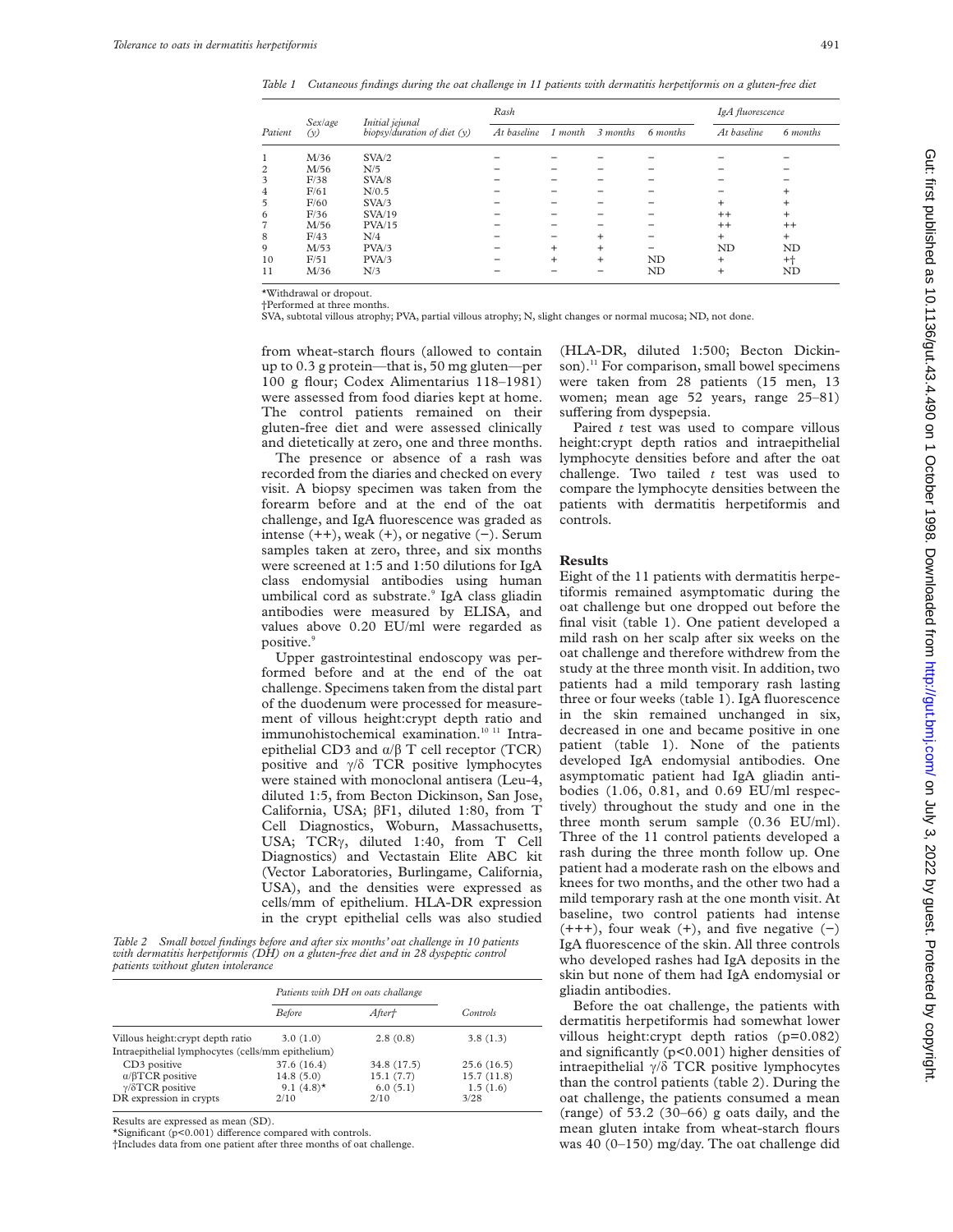not cause any significant changes in the mean villous height:crypt depth ratio nor in the densities of intraepithelial CD3 and  $\alpha/\beta$  or  $\gamma/\delta$ TCR positive lymphocytes (table 2). The patient who withdrew at the three month visit because of the development of a rash showed a slight decrease in the villous height:crypt depth ratio (3.3 and 2.8) but no increase in the densities of CD3 (34.1 and 30.7 cells/mm),  $\alpha/\beta$  TCR positive (10.1 and 11.1 cells/mm) and  $\gamma/\delta$  TCR positive (7.5 and 8.3 cells/mm) lymphocytes. DR expression in the crypt epithelial cells was positive in two patients at the beginning but not at the end of the oat challenge (table 2). Another two patients showed positive staining at the end but not at the beginning of the oat challenge.

### **Discussion**

The six month oat challenge showed that most patients with dermatitis herpetiformis on a conventional gluten-free diet could take 50 g oats daily without reappearance of the rash. By comparison, in the study of Leonard *et al*, 5 a challenge with 10 g wheat gluten and simultaneous normal diet resulted in the reappearance of the rash after a mean of 12 weeks in 11 of the 12 patients with dermatitis herpetiformis. Moreover, IgA deposits returned to the skin in all of their three patients in whom IgA was absent before the gluten challenge. In the present study, IgA was observed in the skin in only one of the four patients with initially negative biopsy results, but this patient did not develop a rash. The reason why the three patients with dermatitis herpetiformis, including the patient who withdrew from the study, had a mild rash during the oat challenge without any signs of immune activation in the skin, serum, or gut remains unclear. Temporary rash flare ups are not uncommon during treatment with a conventional gluten-free diet, $4$  as was also seen in three of the 11 control patients in this study. The temporary flare ups might, therefore, be due to occasional dietary lapses. Interestingly, IgA was still present in the skin in all six patients and controls who developed a rash during the study. By contrast IgA deposits were seen in only half of those patients and controls who did not develop a rash. This suggests that patients with IgA deposits are more likely to develop a rash when on a gluten-free diet than those in whom IgA has disappeared from the skin.

The major finding of the present oat challenge study is that most of the patients with dermatitis herpetiformis developed no cutaneous symptoms when adhering to a conventional gluten-free diet and taking 50 g oats daily for six months. Higher daily amounts or intake for longer than six months may be deleterious to the patients. Interestingly, several of our patients found it difficult to continue to eat as much as 50 g of oats a day during the last few weeks of the study. However, eight of our nine patients with dermatitis herpetiformis have now consumed oats for up to 12 months and they have all remained symptom-free. In

addition, a five year follow up of patients with coeliac disease on the oat-containing glutenfree diet<sup>12</sup> also supports the assertion that these patients can tolerate moderate amounts of oats in the diet for long periods of time.

In agreement with previous studies on coeliac disease,<sup>67</sup> the present challenge with the same daily amount of oats did not cause any gastrointestinal symptoms or morphological changes in the small bowel in any of the patients with dermatitis herpetiformis. In addition, we examined for the first time during the oat challenge the densities of intraepithelial CD3 and  $\alpha/\beta$  and  $\gamma/\delta$  TCR positive lymphocytes, and HLA DR expression in the crypt epithelial cells. Small bowel intraepithelial lymphocytes, and CD3 and  $\alpha/\beta$  TCR positive T cells in particular, are as sensitive indicators of gluten ingestion in dermatitis herpetiformis as they are in coeliac disease. $2^{13}$ Moreover, IgA class endomysial and gliadin antibodies are also serological markers of small bowel damage in dermatitis herpetiformis.<sup>9</sup> All of these sensitive indicators of gluten ingestion remained unaltered during the present oat challenge. The density of intraepithelial  $\gamma/\delta$  TCR positive lymphocytes was similarly increased before and after the oat challenge, a finding that is in agreement with previous studies in patients with dermatitis herpetiformis on a conventional gluten-free diet.<sup>2</sup> The lack of immunological effects of oats may be due to differences in the molecular structures of cereal prolamins—that is, between avenin in the oats and gliadin in the wheat—and also to a much lower concentration of avenin in the oats compared with gliadin in the wheat. $14$ 

The present six month challenge study with moderate amounts of oats in patients with dermatitis herpetiformis did not disclose any tendency for reappearance of the rash or signs of immune activation known to occur in the skin, serum, or gut mucosa after exposure to wheat gluten. We conclude therefore that oats are a new cereal alternative for patients with dermatitis herpetiformis on a strict gluten-free diet and whose rash is in remission. The inclusion of oats in a gluten-free diet increases the variety of cereals that can be consumed, which may improve compliance, and also reduce the otherwise high cost of such treatment.

While we were revising this paper, a similar study was published.15 In agreement with our results, no adverse effects were seen in the skin or duodenal villous architecture in 10 patients with dermatitis herpetiformis challenged for three months with oats.

1 Gawkrodger DJGA, Blackwell JN, Gilmour HM, *et al*. Dermatitis herpetiformis: diagnosis, diet and demography. *Gut* 1984;**25**:151–7.

We are grateful to Dr Tuula Puolakka for help in patient care, Dr Philipp Hübner, Institute of Biochemistry, University of Bern, for performing gliadin measurements, and Ms Mervi Himanka for technical assistance with immunohistochemistry. The study was funded by the Finnish Coeliac Society (TR), the Medical Academy of Finland (MM), and the Research Fund of Tampere University Hospital (PC). This work was reported in part at the Seventh International Symposium on Coeliac Disease, Tam-pere, Finland, September 5–7, 1996.